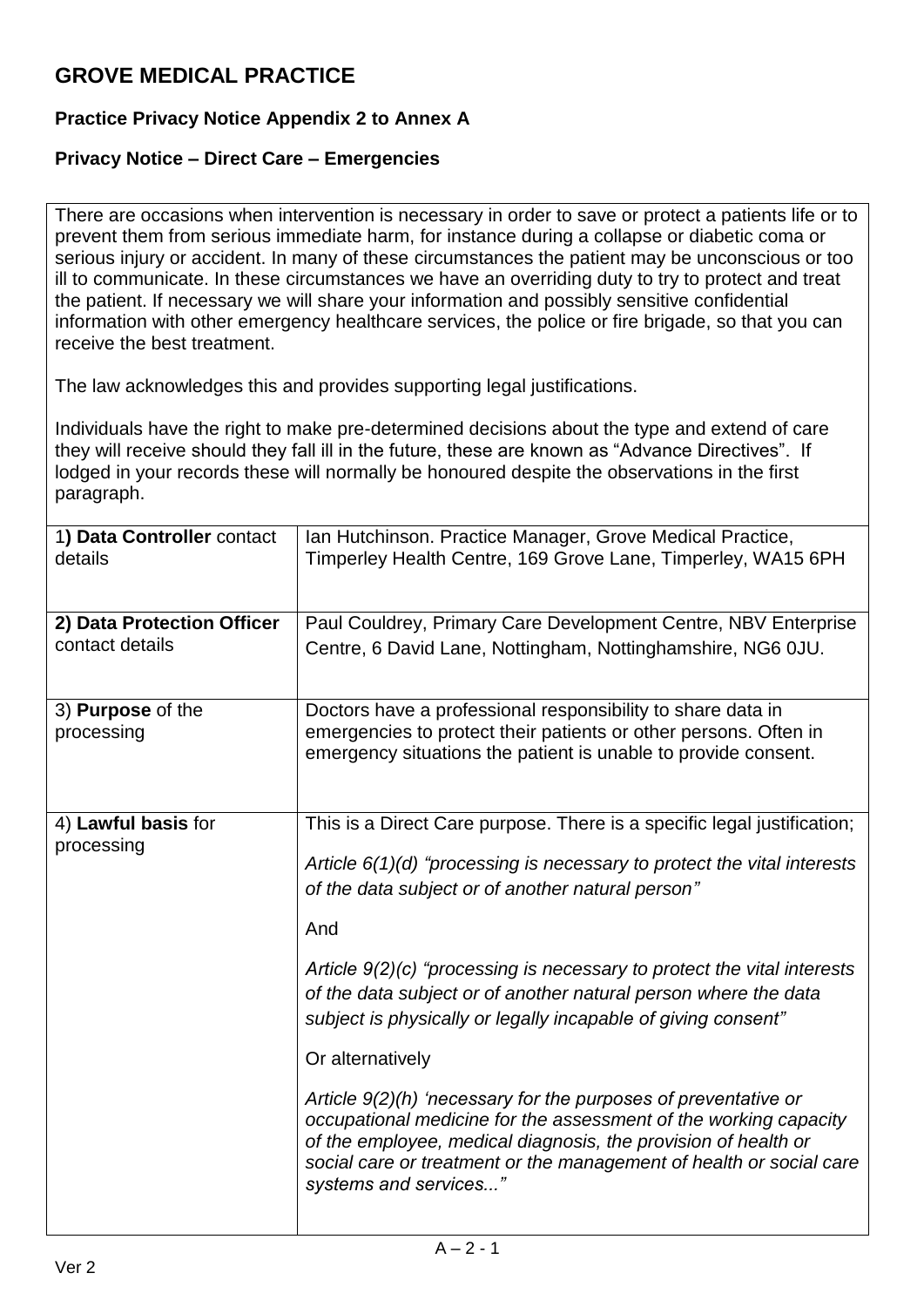|                                                                   | We will also recognise your rights established under UK case law                                                                                                                                                                                                                                                                                       |
|-------------------------------------------------------------------|--------------------------------------------------------------------------------------------------------------------------------------------------------------------------------------------------------------------------------------------------------------------------------------------------------------------------------------------------------|
|                                                                   | collectively known as the "Common Law Duty of Confidentiality"*                                                                                                                                                                                                                                                                                        |
| 5) Recipient or categories<br>of recipients of the shared<br>data | The data will be shared with Healthcare professionals and other<br>workers in emergency and out of hours services and at local<br>hospitals, diagnostic and treatment centres. (if preferred list actual<br>named services)                                                                                                                            |
| 6) Rights to object                                               | You have the right to object to some or all of the information being<br>shared with the recipients. Contact the Data Controller or the<br>practice.<br>You also have the right to have an "Advance Directive" placed in<br>your records and brought to the attention of relevant healthcare<br>workers or staff.                                       |
| 7) Right to access and<br>correct                                 | You have the right to access the data that is being shared and<br>have any inaccuracies corrected. There is no right to have accurate<br>medical records deleted except when ordered by a court of Law. If<br>we share or process your data in an emergency when you have not<br>been able to consent, we will notify you at the earliest opportunity. |
| 8) Retention period                                               | The data will be retained in line with the law and national guidance                                                                                                                                                                                                                                                                                   |
| 9) Right to Complain.                                             | You have the right to complain to the Information Commissioner's<br>Office, you can use this link https://ico.org.uk/global/contact-us/<br>or calling their helpline Tel: 0303 123 1113 (local rate) or 01625<br>545 745 (national rate)                                                                                                               |

\* "Common Law Duty of Confidentiality", common law is not written out in one document like an Act of Parliament. It is a form of law based on previous court cases decided by judges; hence, it is also referred to as 'judge-made' or case law. The law is applied by reference to those previous cases, so common law is also said to be based on precedent.

The general position is that if information is given in circumstances where it is expected that a duty of confidence applies, that information cannot normally be disclosed without the information provider's consent.

In practice, this means that all patient information, whether held on paper, computer, visually or audio recorded, or held in the memory of the professional, must not normally be disclosed without the consent of the patient. It is irrelevant how old the patient is or what the state of their mental health is; the duty still applies.

Three circumstances making disclosure of confidential information lawful are:

- where the individual to whom the information relates has consented;
- where disclosure is in the public interest; and
- where there is a legal duty to do so, for example a court order.